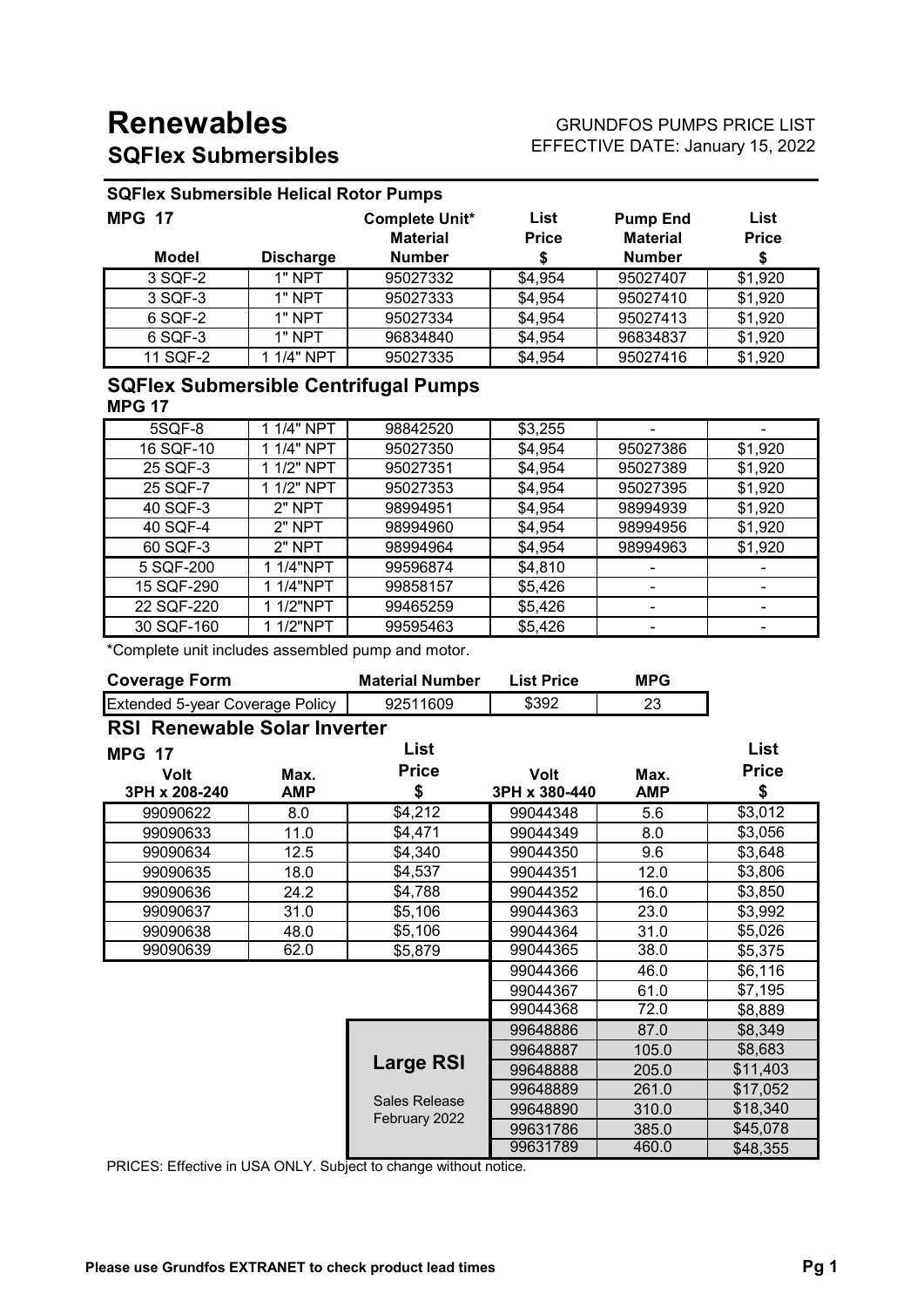## **Complete Pump and Pump End Only**

| <b>Complete Unit*</b> |                |                  |                       |         |            |                 |
|-----------------------|----------------|------------------|-----------------------|---------|------------|-----------------|
|                       |                |                  | <b>Product Number</b> |         | $PEI_{VL}$ | <b>Impeller</b> |
| <b>Model</b>          | НP             | <b>Discharge</b> | <b>MPG 17</b>         | List    | #          | <b>Diameter</b> |
| <b>CRF1-9</b>         |                | 1" NPT           | 98419320              | \$4,370 |            | ۰               |
| <b>CRF3-5</b>         |                | 1" NPT           | 98419327              | \$4,235 |            |                 |
| <b>CRF5-2</b>         |                | 1-1/4" NPT       | 98419329              | \$4,092 |            |                 |
| CRF10-01              |                | 2" NPT           | 98419330              | \$5,074 | 0.42       | 3.66            |
| <b>CRF1-17</b>        | 2              | 1" NPT           | 98424448              | \$5,987 |            |                 |
| <b>CRF3-11</b>        | $\overline{2}$ | 1" NPT           | 98424474              | \$5,395 |            | ۰               |
| <b>CRF5-6</b>         | 2              | 1-1/4" NPT       | 98424476              | \$5,083 |            |                 |
| CRF10-02              | 2              | 2" NPT           | 98424480              | \$5,853 | 0.41       | 3.66            |
| CRF15-01              | $\overline{2}$ | 2" NPT           | 98424484              | \$6,491 | 0.45       | 4.13            |

**All models are standard CR pump ends with Cast Iron and 304SS wetted parts with EPDM elastomers**

\*Complete unit includes assembled pump and motor.

|                | <b>Pump End</b> |                  |                                        |                   |                 |                                    |
|----------------|-----------------|------------------|----------------------------------------|-------------------|-----------------|------------------------------------|
| <b>Model</b>   | HP              | <b>Discharge</b> | <b>Product Number</b><br><b>MPG 30</b> | <b>List Price</b> | $PEI_{VL}$<br># | <b>Impeller</b><br><b>Diameter</b> |
| <b>CRF1-9</b>  |                 | 1" NPT           | 96081958                               | \$1,599           |                 |                                    |
| <b>CRF3-5</b>  |                 | 1" NPT           | 96083044                               | \$1,446           |                 |                                    |
| <b>CRF5-2</b>  |                 | 1-1/4" NPT       | 96084081                               | \$1,287           |                 | ۰                                  |
| CRF10-01       |                 | $2"$ NPT         | 99805372                               | \$2,162           | 0.42            | 3.66                               |
| <b>CRF1-17</b> | 2               | 1" NPT           | 96081964                               | \$2,746           |                 | ۰                                  |
| <b>CRF3-11</b> | 2               | 1" NPT           | 96083050                               | \$2,080           |                 |                                    |
| <b>CRF5-6</b>  | $\overline{2}$  | 1-1/4" NPT       | 96084085                               | \$1,729           |                 |                                    |
| CRF10-02       | $\overline{2}$  | 2" NPT           | 99805393                               | \$2,403           | 0.41            | 3.66                               |
| CRF15-01       | C               | 2" NPT           | 99805394                               | \$3,121           | 0.45            | 4.13                               |

**All models are standard CR pump ends with Cast Iron and 304SS wetted parts with EPDM elastomers**

| <b>MPG 23</b>                          | <b>Material</b> |                   |
|----------------------------------------|-----------------|-------------------|
| <b>Coverage Form</b>                   | <b>Number</b>   | <b>List Price</b> |
| <b>Extended 5-year Coverage Policy</b> | 92511609        | \$392             |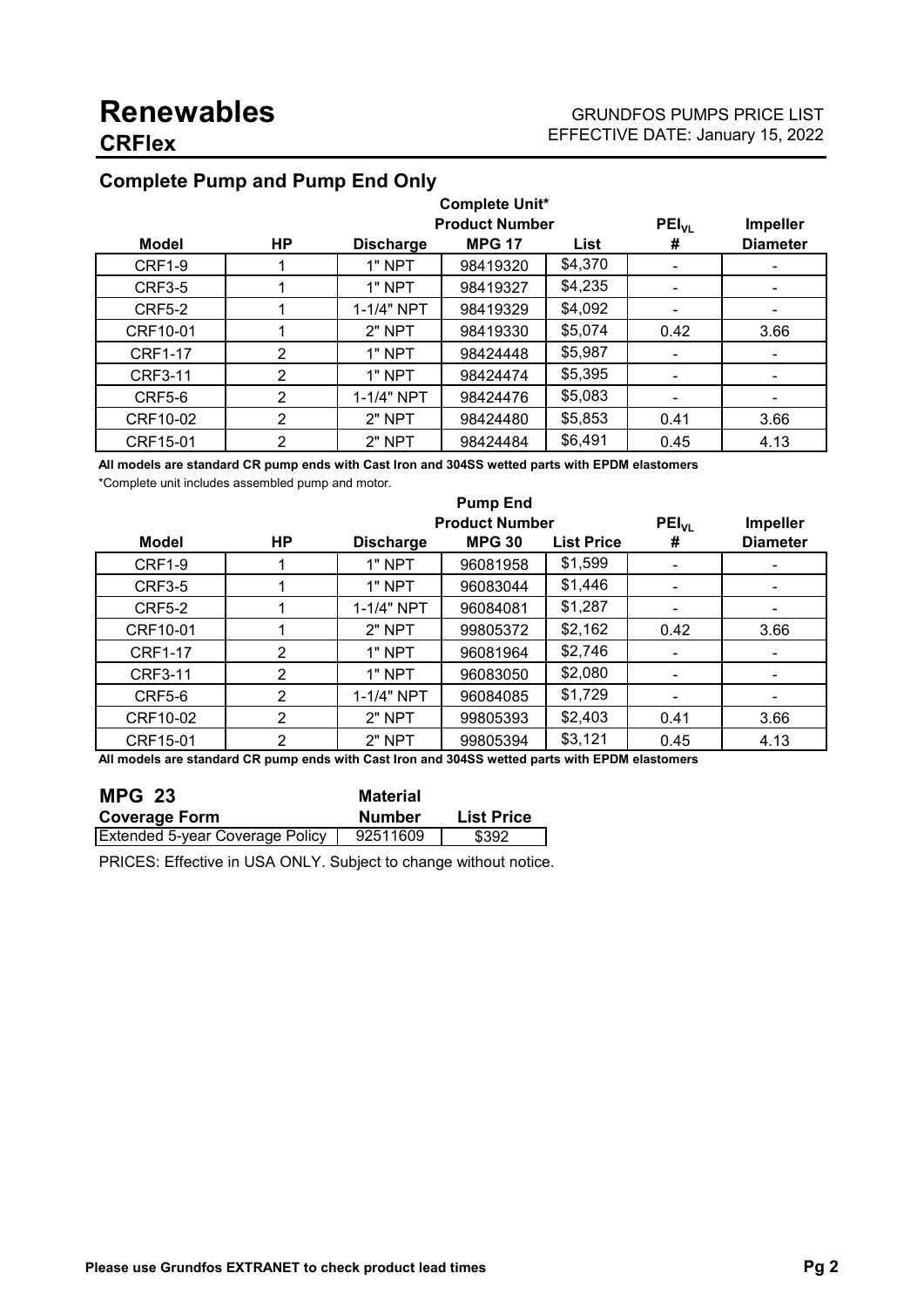## **Renewables SQFlex and CRFlex Accessories**

GRUNDFOS PUMPS PRICE

LIST EFFECTIVE DATE: January 15, 2022

| <b>MPG</b> | <b>Product</b><br><b>Number</b>  | List<br><b>Price</b>        |
|------------|----------------------------------|-----------------------------|
| 17         | 98163731                         | \$3,717                     |
|            | <b>Material</b><br><b>Number</b> | List<br><b>Price</b>        |
| 3Y         | 91150183                         | \$3,150                     |
| 3Υ         | 91150184                         | \$3,492                     |
|            | <b>Product</b><br><b>Number</b>  | <b>List</b><br><b>Price</b> |
| 17         | 96959028                         | \$148                       |
| 17         | 96481502                         | \$1,084                     |
| 17         | 96475074                         | \$1,084                     |
| 17         | 96625360                         | \$940                       |
| 95         | 98106399                         | \$552                       |
| 18         | 10748                            | \$49                        |
|            | <b>Material</b><br><b>Number</b> | List<br><b>Price</b>        |
| 18         | 98298572                         | \$511                       |
|            |                                  |                             |

<u>Circuit Breaker, DC</u><br>Circuit Breaker, DC<br>Surge Protection, DC 18 98341687 \$413 Surge Protection, DC 18 98341687 | \$413